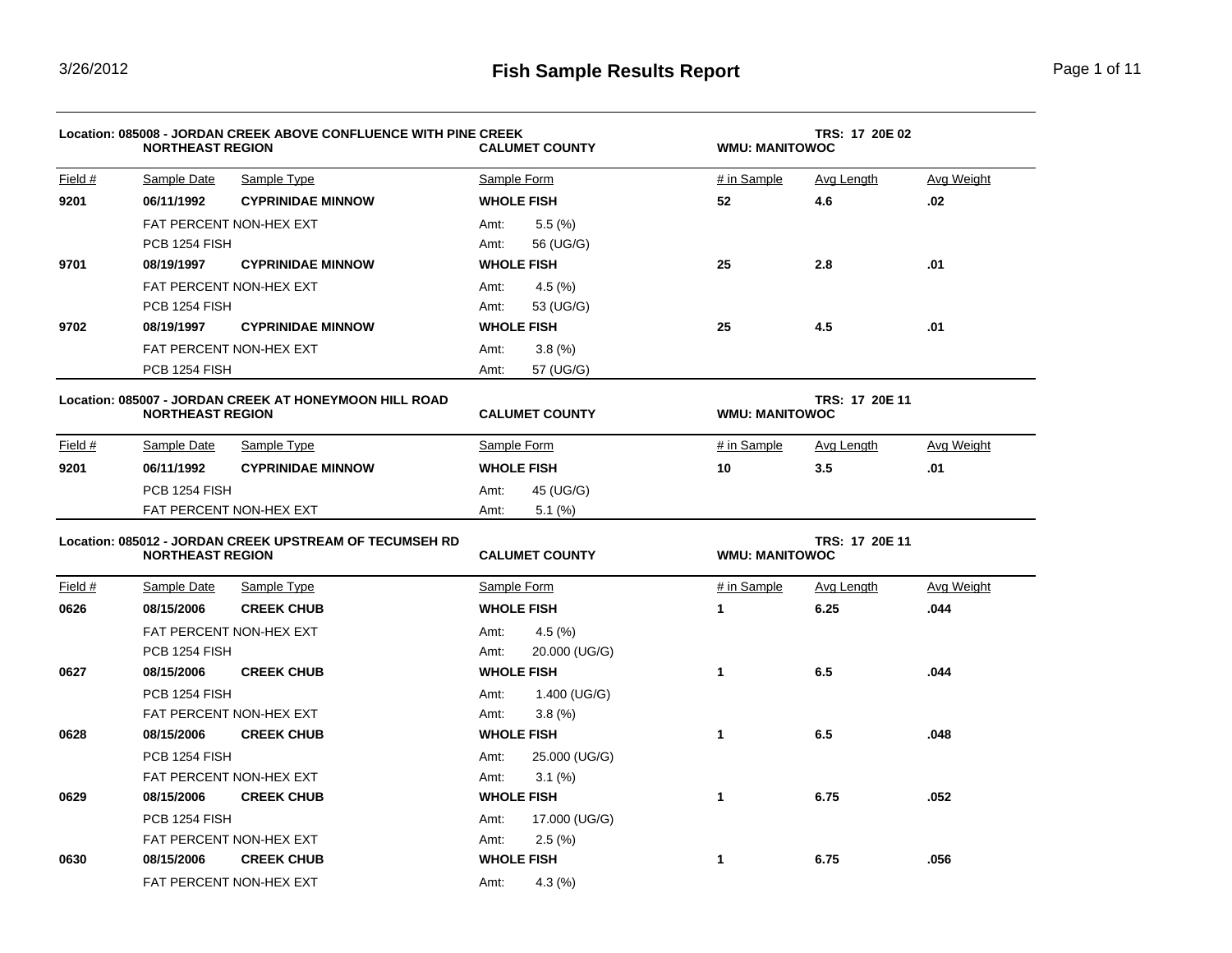<u> 1980 - Johann Barn, amerikan bestemanns eta biztanleria (</u>

|                              | Location: 085012 - JORDAN CREEK UPSTREAM OF TECUMSEH RD<br><b>NORTHEAST REGION</b> |                                                                     | <b>CALUMET COUNTY</b>                |                                      | TRS: 17 20E 11<br><b>WMU: MANITOWOC</b> |                   |  |  |
|------------------------------|------------------------------------------------------------------------------------|---------------------------------------------------------------------|--------------------------------------|--------------------------------------|-----------------------------------------|-------------------|--|--|
| Field $#$                    | <b>Sample Date</b>                                                                 | Sample Type                                                         | Sample Form                          | # in Sample                          | <b>Avg Length</b>                       | <b>Avg Weight</b> |  |  |
|                              | PCB 1254 FISH                                                                      |                                                                     | Amt:<br>33.000 (UG/G)                |                                      |                                         |                   |  |  |
|                              | <b>NORTHEAST REGION</b>                                                            | Location: 085003 - MANITOWOC RIVER - SOUTH BRANCH BELOW CHILTON STP | <b>CALUMET COUNTY</b>                |                                      | TRS: 18 20E 21<br><b>WMU: MANITOWOC</b> |                   |  |  |
| Field #                      | <b>Sample Date</b>                                                                 | <b>Sample Type</b>                                                  | Sample Form                          | # in Sample                          | <b>Avg Length</b>                       | <b>Avg Weight</b> |  |  |
| 9101                         | 09/04/1991                                                                         | <b>ROCK BASS</b>                                                    | <b>SKIN ON FILLET</b>                | 3                                    | 8.2                                     | .16               |  |  |
|                              | FAT PERCENT NON-HEX EXT                                                            |                                                                     | Amt:<br>0.6(%)                       |                                      |                                         |                   |  |  |
|                              | PCB 1254 FISH                                                                      |                                                                     | Amt:<br>$0.95$ (UG/G)                |                                      |                                         |                   |  |  |
| 9102                         | 09/04/1991                                                                         | <b>WHITE SUCKER</b>                                                 | <b>WHOLE FISH</b>                    | 3                                    | 9.6                                     | .15               |  |  |
|                              | PCB 1254 FISH                                                                      |                                                                     | 26 (UG/G)<br>Amt:                    |                                      |                                         |                   |  |  |
|                              | FAT PERCENT NON-HEX EXT                                                            |                                                                     | 1.9(%<br>Amt:                        |                                      |                                         |                   |  |  |
| 9103                         | 09/04/1991                                                                         | <b>WHITE SUCKER</b>                                                 | <b>SKIN ON FILLET</b>                | 3                                    | 11.6                                    | .17               |  |  |
|                              |                                                                                    | FAT PERCENT NON-HEX EXT                                             | Amt:<br>1.9(%                        |                                      |                                         |                   |  |  |
|                              | PCB 1254 FISH                                                                      |                                                                     | 1.2 (UG/G)<br>Amt:                   |                                      |                                         |                   |  |  |
| Field #                      | <b>NORTHEAST REGION</b><br>Sample Date                                             | Sample Type                                                         | <b>CALUMET COUNTY</b><br>Sample Form | <b>WMU: MANITOWOC</b><br># in Sample | <b>Avg Length</b>                       |                   |  |  |
| 9101                         |                                                                                    |                                                                     |                                      |                                      |                                         | <b>Avg Weight</b> |  |  |
|                              | 09/04/1991                                                                         | <b>ROCK BASS</b>                                                    | <b>SKIN ON FILLET</b>                | $\mathbf{2}$                         | 8.1                                     | .18               |  |  |
|                              |                                                                                    | FAT PERCENT NON-HEX EXT                                             | $0.4\ (%)$<br>Amt:                   |                                      |                                         |                   |  |  |
|                              | PCB 1254 FISH                                                                      |                                                                     | $0.6$ (UG/G)<br>Amt:                 |                                      |                                         |                   |  |  |
|                              | 09/04/1991                                                                         | <b>NORTHERN PIKE</b>                                                | <b>SKIN ON FILLET</b>                | 1                                    | 13.6                                    | .22               |  |  |
|                              | PCB 1254 FISH                                                                      |                                                                     | Amt:<br>$0.46$ (UG/G)                |                                      |                                         |                   |  |  |
|                              |                                                                                    | FAT PERCENT NON-HEX EXT                                             | Amt:<br>$0.4\ (%)$                   |                                      |                                         |                   |  |  |
|                              | 09/04/1991                                                                         | <b>NORTHERN PIKE</b>                                                | <b>SKIN ON FILLET</b>                | 1                                    | 16.8                                    | .39               |  |  |
|                              |                                                                                    | FAT PERCENT NON-HEX EXT                                             | $0.4\ (%)$<br>Amt:                   |                                      |                                         |                   |  |  |
|                              | PCB 1254 FISH                                                                      |                                                                     | 1.7 (UG/G)<br>Amt:                   |                                      |                                         |                   |  |  |
|                              | 09/04/1991                                                                         | <b>WHITE SUCKER</b>                                                 | <b>SKIN ON FILLET</b>                | 1                                    | 14.8                                    | .52               |  |  |
|                              |                                                                                    | FAT PERCENT NON-HEX EXT                                             | 1.4 $(\%)$<br>Amt:                   |                                      |                                         |                   |  |  |
|                              | PCB 1254 FISH                                                                      |                                                                     | Amt:<br>$0.87$ (UG/G)                |                                      |                                         |                   |  |  |
|                              | 08/19/1997                                                                         | <b>ROCK BASS</b>                                                    | <b>SKIN ON FILLET</b>                | 1                                    | 8.6                                     | .19               |  |  |
| 9102<br>9103<br>9104<br>9701 |                                                                                    | FAT PERCENT NON-HEX EXT                                             | Amt:<br>0.2(%)                       |                                      |                                         |                   |  |  |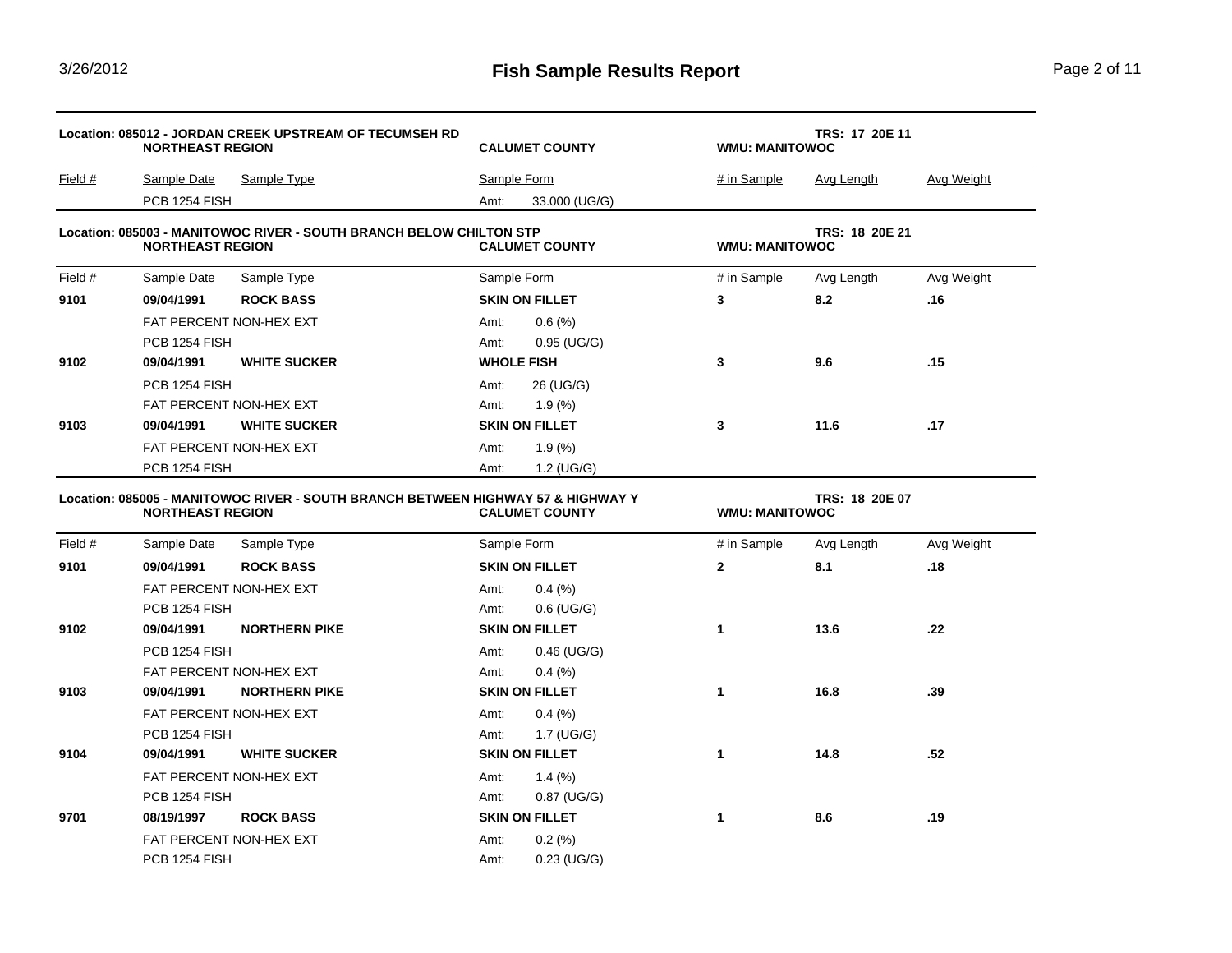|         | <b>NORTHEAST REGION</b> | Location: 085005 - MANITOWOC RIVER - SOUTH BRANCH BETWEEN HIGHWAY 57 & HIGHWAY Y |             | <b>CALUMET COUNTY</b> | TRS: 18 20E 07<br><b>WMU: MANITOWOC</b> |            |                   |  |
|---------|-------------------------|----------------------------------------------------------------------------------|-------------|-----------------------|-----------------------------------------|------------|-------------------|--|
| Field # | Sample Date             | Sample Type                                                                      | Sample Form |                       | # in Sample                             | Avg Length | <b>Avg Weight</b> |  |
| 9702    | 08/19/1997              | <b>GREEN SUNFISH</b>                                                             |             | <b>SKIN ON FILLET</b> | $\mathbf{1}$                            | 5.4        | .05               |  |
|         |                         | FAT PERCENT NON-HEX EXT                                                          | Amt:        | 0.5(%)                |                                         |            |                   |  |
|         | PCB 1254 FISH           |                                                                                  | Amt:        | $0.24$ (UG/G)         |                                         |            |                   |  |
| 9703    | 08/19/1997              | <b>GREEN SUNFISH</b>                                                             |             | <b>SKIN ON FILLET</b> | $\mathbf{1}$                            | 5.5        | .06               |  |
|         |                         | <b>FAT PERCENT NON-HEX EXT</b>                                                   | Amt:        | 0.9(%)                |                                         |            |                   |  |
|         | PCB TISSUE              |                                                                                  | Amt:        | $0$ (UG/G)            | NON-DETECT                              |            |                   |  |
| 9704    | 08/19/1997              | <b>PUMPKINSEED</b>                                                               |             | <b>SKIN ON FILLET</b> | 1                                       | 4.9        | .06               |  |
|         | PCB TISSUE              |                                                                                  | Amt:        | $0$ (UG/G)            | NON-DETECT                              |            |                   |  |
|         |                         | FAT PERCENT NON-HEX EXT                                                          | Amt:        | 0.8(%)                |                                         |            |                   |  |
| 9705    | 08/19/1997              | <b>YELLOW PERCH</b>                                                              |             | <b>SKIN ON FILLET</b> | $\mathbf{1}$                            | 5.75       | .04               |  |
|         |                         | FAT PERCENT NON-HEX EXT                                                          | Amt:        | 0.3(%)                |                                         |            |                   |  |
|         | PCB TISSUE              |                                                                                  | Amt:        | $0$ (UG/G)            | NON-DETECT                              |            |                   |  |
| 9706    | 08/19/1997              | <b>NORTHERN PIKE</b>                                                             |             | <b>SKIN ON FILLET</b> | 1                                       | 14.5       | .29               |  |
|         | <b>PCB TISSUE</b>       |                                                                                  | Amt:        | $0$ (UG/G)            | NON-DETECT                              |            |                   |  |
|         |                         | FAT PERCENT NON-HEX EXT                                                          | Amt:        | 0.3(%)                |                                         |            |                   |  |
| 9707    | 08/19/1997              | <b>NORTHERN PIKE</b>                                                             |             | <b>SKIN ON FILLET</b> | 1                                       | 21         | .91               |  |
|         | FAT PERCENT NON-HEX EXT |                                                                                  | Amt:        | 0.8(%)                |                                         |            |                   |  |
|         | PCB 1254 FISH           |                                                                                  | Amt:        | $0.16$ (UG/G)         |                                         |            |                   |  |
| 9708    | 08/19/1997              | <b>NORTHERN PIKE</b>                                                             |             | <b>SKIN ON FILLET</b> | $\mathbf{1}$                            | 21.75      | .93               |  |
|         |                         | FAT PERCENT NON-HEX EXT                                                          | Amt:        | 0.5(%)                |                                         |            |                   |  |
|         | PCB 1254 FISH           |                                                                                  | Amt:        | $2.1$ (UG/G)          |                                         |            |                   |  |
| 9709    | 08/19/1997              | <b>WHITE SUCKER</b>                                                              |             | <b>SKIN ON FILLET</b> | 1                                       | 11.9       | .3                |  |
|         | <b>PCB TISSUE</b>       |                                                                                  | Amt:        | $0$ (UG/G)            | NON-DETECT                              |            |                   |  |
|         |                         | FAT PERCENT NON-HEX EXT                                                          | Amt:        | 0.7(%)                |                                         |            |                   |  |
| 9710    | 08/19/1997              | <b>WHITE SUCKER</b>                                                              |             | <b>SKIN ON FILLET</b> | 1                                       | 13.75      | .4                |  |
|         | PCB 1254 FISH           |                                                                                  | Amt:        | 0.31 (UG/G)           |                                         |            |                   |  |
|         |                         | FAT PERCENT NON-HEX EXT                                                          | Amt:        | $2.1\ (%)$            |                                         |            |                   |  |
| 9711    | 08/19/1997              | <b>WHITE SUCKER</b>                                                              |             | <b>SKIN ON FILLET</b> | 1                                       | 14.4       | $.5\,$            |  |
|         |                         | FAT PERCENT NON-HEX EXT                                                          | Amt:        | 1.5(%)                |                                         |            |                   |  |
|         | PCB 1254 FISH           |                                                                                  | Amt:        | 1.2 (UG/G)            |                                         |            |                   |  |
| 9712    | 09/02/1997              | <b>COMMON CARP</b>                                                               |             | <b>SKIN ON FILLET</b> | 1                                       | 18.25      | 1.34              |  |
|         | FAT PERCENT NON-HEX EXT |                                                                                  | Amt:        | 1.1 $(%)$             |                                         |            |                   |  |
|         | PCB TISSUE              |                                                                                  | Amt:        | $0$ (UG/G)            | NON-DETECT                              |            |                   |  |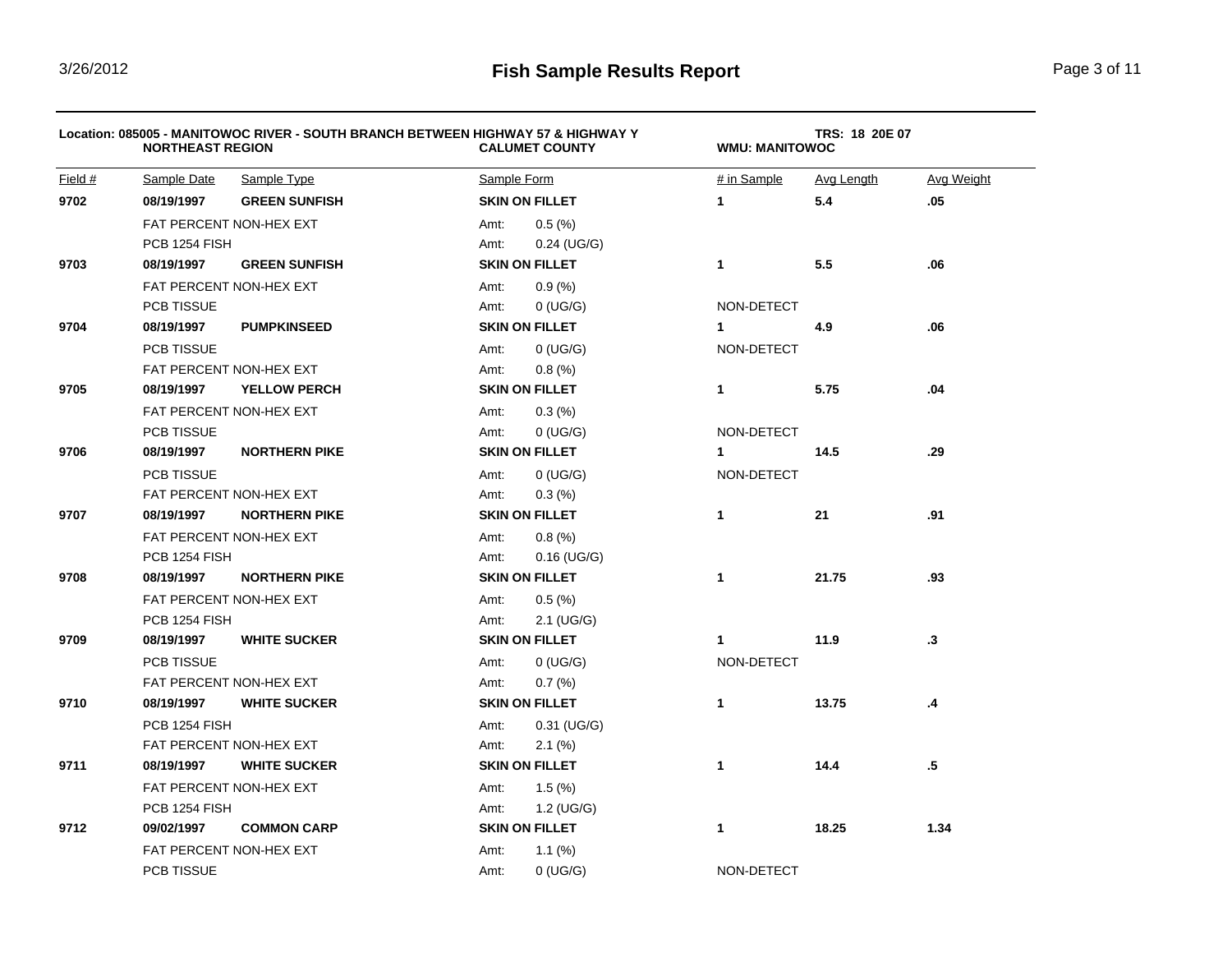| Location: 085005 - MANITOWOC RIVER - SOUTH BRANCH BETWEEN HIGHWAY 57 & HIGHWAY Y<br><b>NORTHEAST REGION</b> |                                        |                         | <b>CALUMET COUNTY</b> | TRS: 18 20E 07<br><b>WMU: MANITOWOC</b> |                                      |            |                   |
|-------------------------------------------------------------------------------------------------------------|----------------------------------------|-------------------------|-----------------------|-----------------------------------------|--------------------------------------|------------|-------------------|
| Field #                                                                                                     | Sample Date                            | Sample Type             | Sample Form           |                                         | # in Sample                          | Avg Length | Avg Weight        |
| 9713                                                                                                        | 09/02/1997                             | <b>COMMON CARP</b>      |                       | <b>SKIN ON FILLET</b>                   | $\mathbf 1$                          | 18.5       | 1.35              |
|                                                                                                             | <b>PCB TISSUE</b>                      |                         | Amt:                  | $0$ (UG/G)                              | NON-DETECT                           |            |                   |
|                                                                                                             |                                        | FAT PERCENT NON-HEX EXT | Amt:                  | 1.4 $(\%)$                              |                                      |            |                   |
| 9714                                                                                                        | 09/02/1997                             | <b>COMMON CARP</b>      |                       | <b>SKIN ON FILLET</b>                   | 1                                    | 22.1       | 1.87              |
|                                                                                                             |                                        | FAT PERCENT NON-HEX EXT |                       | 1.3(%)                                  |                                      |            |                   |
|                                                                                                             | <b>PCB TISSUE</b>                      |                         | Amt:                  | $0$ (UG/G)                              | NON-DETECT                           |            |                   |
| 9715                                                                                                        | 09/02/1997                             | <b>COMMON CARP</b>      |                       | <b>WHOLE FISH</b>                       | 3                                    | 19.5       | 1.52              |
|                                                                                                             | FAT PERCENT NON-HEX EXT                |                         | Amt:                  | $3.4\ (%)$                              |                                      |            |                   |
|                                                                                                             | <b>PCB TISSUE</b>                      |                         | Amt:                  | $0$ (UG/G)                              | NON-DETECT                           |            |                   |
| Field $#$                                                                                                   | <b>NORTHEAST REGION</b><br>Sample Date | Sample Type             | Sample Form           | <b>CALUMET COUNTY</b>                   | <b>WMU: MANITOWOC</b><br># in Sample | Avg Length | <b>Avg Weight</b> |
| 0601                                                                                                        | 08/08/2006                             | <b>CREEK CHUB</b>       |                       | <b>WHOLE FISH</b>                       | 1                                    | 6.75       | .054              |
|                                                                                                             |                                        | FAT PERCENT NON-HEX EXT | Amt:                  | 2.2(%)                                  |                                      |            |                   |
|                                                                                                             | PCB 1254 FISH                          |                         | Amt:                  | $0.880$ (UG/G)                          |                                      |            |                   |
| 0602                                                                                                        | 08/08/2006                             | <b>CREEK CHUB</b>       |                       | <b>WHOLE FISH</b>                       | 1                                    | 7.75       | .078              |
|                                                                                                             | FAT PERCENT NON-HEX EXT                |                         | Amt:                  | 1.3(%)                                  |                                      |            |                   |
|                                                                                                             | PCB 1254 FISH                          |                         | Amt:                  | 0.910 (UG/G)                            |                                      |            |                   |
| 0603                                                                                                        | 08/08/2006                             | <b>CREEK CHUB</b>       |                       | <b>WHOLE FISH</b>                       | $\mathbf{1}$                         | 8          | .08               |
|                                                                                                             |                                        | FAT PERCENT NON-HEX EXT | Amt:                  | 1.5(%)                                  |                                      |            |                   |
|                                                                                                             | PCB 1254 FISH                          |                         | Amt:                  | $0.820$ (UG/G)                          |                                      |            |                   |
| 0604                                                                                                        | 08/08/2006                             | <b>CREEK CHUB</b>       |                       | <b>WHOLE FISH</b>                       | 1                                    | 8.25       | .098              |
|                                                                                                             |                                        | FAT PERCENT NON-HEX EXT | Amt:                  | 3.2(%)                                  |                                      |            |                   |
|                                                                                                             | PCB 1254 FISH                          |                         | Amt:                  | 1.200 (UG/G)                            |                                      |            |                   |
| 0605                                                                                                        | 08/08/2006                             | <b>CREEK CHUB</b>       |                       | <b>WHOLE FISH</b>                       | 1                                    | 8.25       | $\cdot$ 1         |
|                                                                                                             |                                        | FAT PERCENT NON-HEX EXT | Amt:                  | $4.1\ (%)$                              |                                      |            |                   |
|                                                                                                             | PCB 1254 FISH                          |                         | Amt:                  | $0.940$ (UG/G)                          |                                      |            |                   |
| 0606                                                                                                        | 08/08/2006                             | <b>WHITE SUCKER</b>     |                       | <b>SKIN ON FILLET</b>                   | 1                                    | 4.75       | .018              |
|                                                                                                             |                                        | FAT PERCENT NON-HEX EXT | Amt:                  | 0.5(%)                                  |                                      |            |                   |
|                                                                                                             | PCB 1254 FISH                          |                         | Amt:                  | $0.300$ (UG/G)                          |                                      |            |                   |
| 0607                                                                                                        | 08/08/2006                             | <b>WHITE SUCKER</b>     |                       | <b>SKIN ON FILLET</b>                   | 1                                    | 5          | .02               |
|                                                                                                             |                                        | FAT PERCENT NON-HEX EXT | Amt:                  | 0.8(%)                                  |                                      |            |                   |
|                                                                                                             | PCB 1254 FISH                          |                         | Amt:                  | 0.720 (UG/G)                            |                                      |            |                   |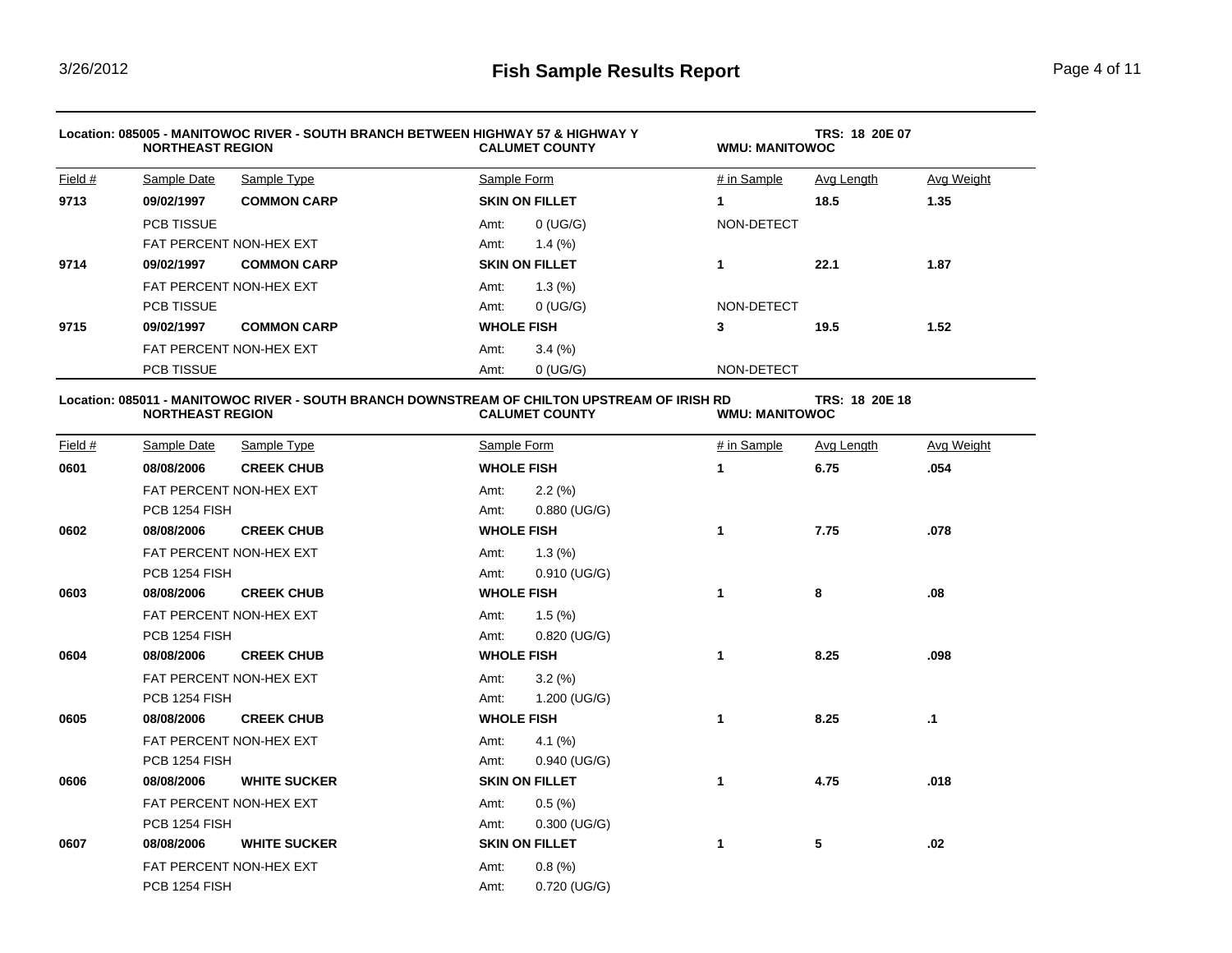|         | <b>NORTHEAST REGION</b>        | Location: 085011 - MANITOWOC RIVER - SOUTH BRANCH DOWNSTREAM OF CHILTON UPSTREAM OF IRISH RD |                       | <b>CALUMET COUNTY</b> | <b>WMU: MANITOWOC</b> | TRS: 18 20E 18           |            |
|---------|--------------------------------|----------------------------------------------------------------------------------------------|-----------------------|-----------------------|-----------------------|--------------------------|------------|
| Field # | Sample Date                    | Sample Type                                                                                  | Sample Form           |                       | # in Sample           | Avg Length               | Avg Weight |
| 0609    | 08/08/2006                     | <b>WHITE SUCKER</b>                                                                          |                       | <b>SKIN ON FILLET</b> | $\mathbf 1$           | 8                        | .076       |
|         |                                | FAT PERCENT NON-HEX EXT                                                                      | Amt:                  | 1.4(%)                |                       |                          |            |
|         | <b>PCB 1254 FISH</b>           |                                                                                              | Amt:                  | 0.420 (UG/G)          |                       |                          |            |
| 0610    | 08/08/2006                     | <b>WHITE SUCKER</b>                                                                          |                       | <b>SKIN ON FILLET</b> | 1                     | 8.5                      | .088       |
|         |                                | FAT PERCENT NON-HEX EXT                                                                      | Amt:                  | $0.4\ (%)$            |                       |                          |            |
|         | <b>PCB 1254 FISH</b>           |                                                                                              | Amt:                  | $0.340$ (UG/G)        |                       |                          |            |
| 0611    | 08/08/2006                     | <b>ROCK BASS</b>                                                                             |                       | <b>SKIN ON FILLET</b> | $\mathbf{1}$          | 7.4                      | .124       |
|         |                                | FAT PERCENT NON-HEX EXT                                                                      | Amt:                  | $0.1\ (%)$            |                       |                          |            |
|         | <b>PCB 1254 FISH</b>           |                                                                                              | Amt:                  | $0.140$ (UG/G)        |                       |                          |            |
|         |                                | <b>MERCURY FISH AND TISSUE</b>                                                               | Amt:                  | $0.130$ (UG/G)        |                       |                          |            |
| 0612    | 08/08/2006                     | <b>ROCK BASS</b>                                                                             |                       | <b>SKIN ON FILLET</b> | $\mathbf{1}$          | 7.5                      | .15        |
|         | <b>MERCURY FISH AND TISSUE</b> |                                                                                              | Amt:                  | 0.180 (UG/G)          |                       |                          |            |
|         | FAT PERCENT NON-HEX EXT        |                                                                                              | Amt:                  | 0.2(%)                |                       |                          |            |
|         | PCB 1254 FISH                  |                                                                                              | Amt:                  | $0.250$ (UG/G)        |                       |                          |            |
| 0613    | 08/08/2006                     | <b>ROCK BASS</b>                                                                             | <b>SKIN ON FILLET</b> |                       | $\mathbf{1}$          | 7.5                      | .144       |
|         |                                | MERCURY FISH AND TISSUE                                                                      | Amt:                  | $0.180$ (UG/G)        |                       |                          |            |
|         |                                | FAT PERCENT NON-HEX EXT                                                                      | Amt:                  | 0.2(%)                |                       |                          |            |
|         | PCB 1254 FISH                  |                                                                                              | Amt:                  | $0.060$ (UG/G)        |                       | DETECT BETWEEN LOD & LOQ |            |
| 0614    | 08/08/2006                     | <b>ROCK BASS</b>                                                                             |                       | <b>SKIN ON FILLET</b> | 1                     | 7.5                      | .148       |
|         |                                | <b>MERCURY FISH AND TISSUE</b>                                                               | Amt:                  | $0.210$ (UG/G)        |                       |                          |            |
|         | PCB 1254 FISH                  |                                                                                              | Amt:                  | 0.320 (UG/G)          |                       |                          |            |
|         |                                | FAT PERCENT NON-HEX EXT                                                                      | Amt:                  | 0.3(%)                |                       |                          |            |
| 0615    | 08/08/2006                     | <b>ROCK BASS</b>                                                                             |                       | <b>SKIN ON FILLET</b> | 1                     | 7.67                     | .154       |
|         | PCB 1254 FISH                  |                                                                                              | Amt:                  | $0.091$ (UG/G)        |                       | DETECT BETWEEN LOD & LOQ |            |
|         |                                | FAT PERCENT NON-HEX EXT                                                                      | Amt:                  | $0.4\ (%)$            |                       |                          |            |
|         |                                | MERCURY FISH AND TISSUE                                                                      | Amt:                  | $0.250$ (UG/G)        |                       |                          |            |

## **Location: 085004 - MANITOWOC RIVER - SOUTH BRANCH HAYTON MILLPOND TRS: 18 19E 32**  $N$ ORTHEAST REGION

| Field # | Sample Date             | Sample Type          | Sample Form           |              | # in Sample | Avg Length | <b>Avg Weight</b> |
|---------|-------------------------|----------------------|-----------------------|--------------|-------------|------------|-------------------|
| 0101    | 06/25/2001              | <b>BLACK CRAPPIE</b> | <b>SKIN ON FILLET</b> |              |             | 10.5       | .28               |
|         | PCB 1254 FISH           |                      | Amt:                  | 2.900 (UG/G) |             |            |                   |
|         | FAT PERCENT NON-HEX EXT |                      | Amt:                  | 0.2(%)       |             |            |                   |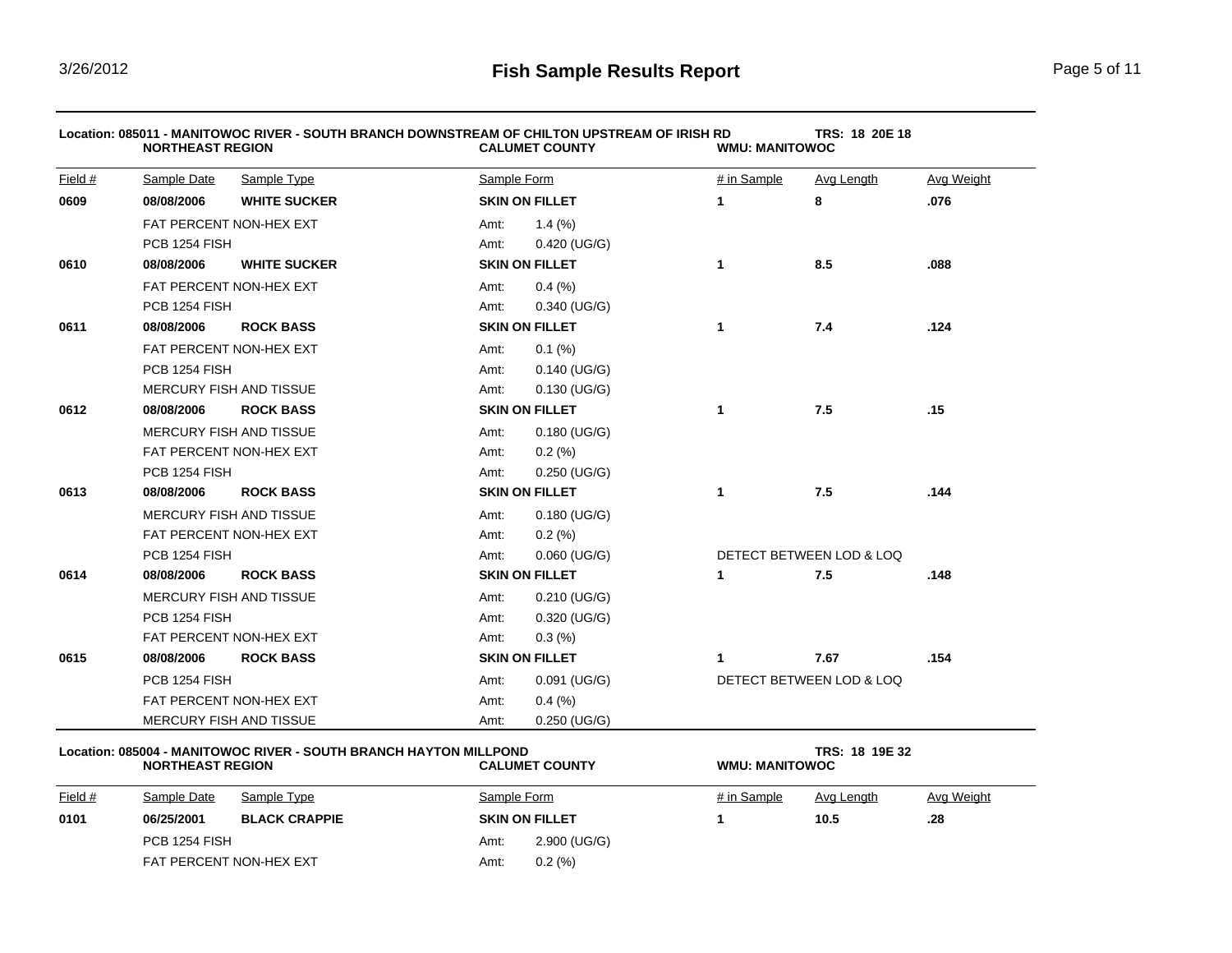|         | <b>NORTHEAST REGION</b> | Location: 085004 - MANITOWOC RIVER - SOUTH BRANCH HAYTON MILLPOND |             | <b>CALUMET COUNTY</b>  | TRS: 18 19E 32<br><b>WMU: MANITOWOC</b> |                          |                   |  |
|---------|-------------------------|-------------------------------------------------------------------|-------------|------------------------|-----------------------------------------|--------------------------|-------------------|--|
| Field # | Sample Date             | Sample Type                                                       | Sample Form |                        | # in Sample                             | Avg Length               | <b>Avg Weight</b> |  |
| 0102    | 06/25/2001              | <b>BLACK BULLHEAD</b>                                             |             | <b>SKIN OFF FILLET</b> | $\mathbf{1}$                            | 7.75                     | .11               |  |
|         |                         | FAT PERCENT NON-HEX EXT                                           | Amt:        | 0.4(%)                 |                                         |                          |                   |  |
|         | PCB 1254 FISH           |                                                                   | Amt:        | 2.700 (UG/G)           |                                         |                          |                   |  |
| 0103    | 06/25/2001              | <b>BLACK BULLHEAD</b>                                             |             | <b>SKIN OFF FILLET</b> | $\mathbf{1}$                            | 8                        | .11               |  |
|         |                         | FAT PERCENT NON-HEX EXT                                           | Amt:        | 0.5(%)                 |                                         |                          |                   |  |
|         | PCB 1254 FISH           |                                                                   | Amt:        | $0.098$ (UG/G)         |                                         | DETECT BETWEEN LOD & LOQ |                   |  |
| 0104    | 06/25/2001              | <b>BLACK BULLHEAD</b>                                             |             | <b>SKIN OFF FILLET</b> | $\mathbf{1}$                            | 8.13                     | .15               |  |
|         |                         | FAT PERCENT NON-HEX EXT                                           | Amt:        | 0.3(%)                 |                                         |                          |                   |  |
|         | PCB 1254 FISH           |                                                                   | Amt:        | $0.960$ (UG/G)         |                                         |                          |                   |  |
| 0105    | 06/25/2001              | <b>BLACK BULLHEAD</b>                                             |             | <b>SKIN OFF FILLET</b> | 1                                       | 8.5                      | .11               |  |
|         |                         | FAT PERCENT NON-HEX EXT                                           | Amt:        | 0.3(%)                 |                                         |                          |                   |  |
|         | PCB 1254 FISH           |                                                                   | Amt:        | 2.100 (UG/G)           |                                         |                          |                   |  |
| 0106    | 06/25/2001              | <b>WHITE SUCKER</b>                                               |             | <b>SKIN ON FILLET</b>  | 1                                       | 13.5                     | .41               |  |
|         |                         | FAT PERCENT NON-HEX EXT                                           | Amt:        | 0.9(%)                 |                                         |                          |                   |  |
|         | PCB 1254 FISH           |                                                                   | Amt:        | 4.000 (UG/G)           |                                         |                          |                   |  |
| 0107    | 06/25/2001              | <b>WHITE SUCKER</b>                                               |             | <b>SKIN ON FILLET</b>  | $\mathbf{1}$                            | 14.06                    | .52               |  |
|         | FAT PERCENT NON-HEX EXT |                                                                   | Amt:        | 1.2(%)                 |                                         |                          |                   |  |
|         | PCB 1254 FISH           |                                                                   | Amt:        | $3.100$ (UG/G)         |                                         |                          |                   |  |
| 0108    | 06/25/2001              | <b>WHITE SUCKER</b>                                               |             | <b>SKIN ON FILLET</b>  | 1                                       | 14.88                    | .57               |  |
|         |                         | FAT PERCENT NON-HEX EXT                                           | Amt:        | 1.7(%)                 |                                         |                          |                   |  |
|         | PCB 1254 FISH           |                                                                   | Amt:        | 3.100 (UG/G)           |                                         |                          |                   |  |
| 0109    | 06/25/2001              | <b>LARGEMOUTH BASS</b>                                            |             | <b>SKIN ON FILLET</b>  | 1                                       | 15.88                    | 1.04              |  |
|         | PCB 1254 FISH           |                                                                   | Amt:        | 1.700 (UG/G)           |                                         |                          |                   |  |
|         |                         | FAT PERCENT NON-HEX EXT                                           | Amt:        | 0.3(%)                 |                                         |                          |                   |  |
| 0110    | 06/25/2001              | <b>COMMON CARP</b>                                                |             | <b>SKIN ON FILLET</b>  | 1                                       | 19.25                    | 1.44              |  |
|         |                         | FAT PERCENT NON-HEX EXT                                           | Amt:        | 0.8(%)                 |                                         |                          |                   |  |
|         | PCB 1254 FISH           |                                                                   | Amt:        | $2.800$ (UG/G)         |                                         |                          |                   |  |
| 0111    | 06/25/2001              | <b>COMMON CARP</b>                                                |             | <b>SKIN ON FILLET</b>  | 1                                       | 19.5                     | 1.67              |  |
|         | PCB 1254 FISH           |                                                                   | Amt:        | 9.500 (UG/G)           |                                         |                          |                   |  |
|         | FAT PERCENT NON-HEX EXT |                                                                   | Amt:        | 2.6(%)                 |                                         |                          |                   |  |
| 0112    | 06/25/2001              | <b>COMMON CARP</b>                                                |             | <b>SKIN ON FILLET</b>  | 1                                       | 19.63                    | 1.64              |  |
|         | PCB 1254 FISH           |                                                                   | Amt:        | 20.000 (UG/G)          |                                         |                          |                   |  |
|         |                         | FAT PERCENT NON-HEX EXT                                           | Amt:        | 4.2 $(%)$              |                                         |                          |                   |  |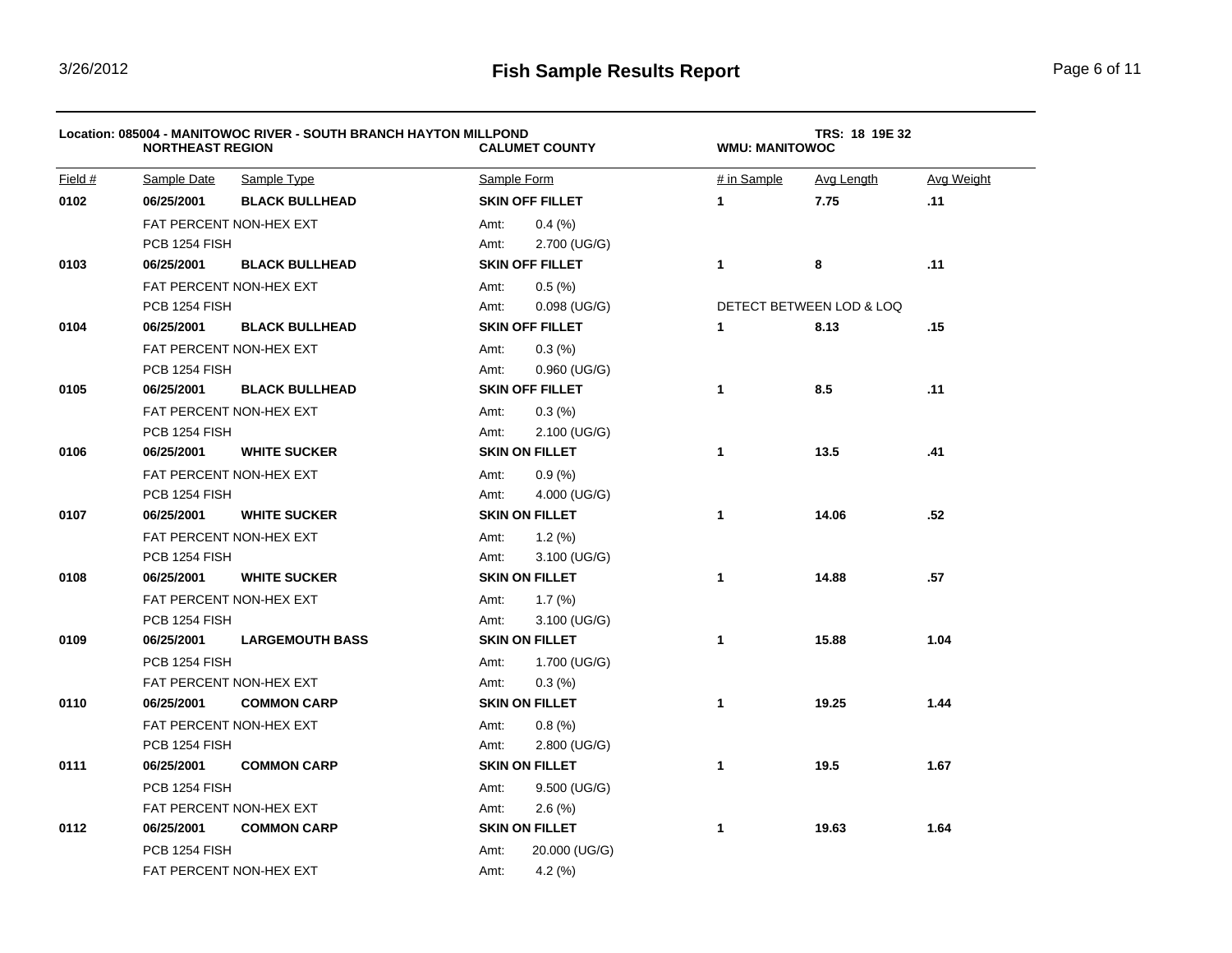|           | <b>NORTHEAST REGION</b> | Location: 085004 - MANITOWOC RIVER - SOUTH BRANCH HAYTON MILLPOND |                    | <b>CALUMET COUNTY</b>  | TRS: 18 19E 32<br><b>WMU: MANITOWOC</b> |            |                   |  |
|-----------|-------------------------|-------------------------------------------------------------------|--------------------|------------------------|-----------------------------------------|------------|-------------------|--|
| Field $#$ | Sample Date             | Sample Type                                                       | Sample Form        |                        | # in Sample                             | Avg Length | <b>Avg Weight</b> |  |
| 0113      | 06/25/2001              | <b>COMMON CARP</b>                                                | <b>WHOLE FISH</b>  |                        | $\mathbf{3}$                            | 20.38      | 1.66              |  |
|           |                         | FAT PERCENT NON-HEX EXT                                           | Amt:               | $6.4\ (%)$             |                                         |            |                   |  |
|           | PCB 1254 FISH           |                                                                   | Amt:               | 18.000 (UG/G)          |                                         |            |                   |  |
| 9201      | 07/07/1992              | <b>BLUEGILL</b>                                                   |                    | <b>SKIN ON FILLET</b>  | 4                                       | 4.9        | $\cdot$ 1         |  |
|           | FAT PERCENT NON-HEX EXT |                                                                   | Amt:               | $0.2\ (%)$             |                                         |            |                   |  |
|           | PCB 1254 FISH           |                                                                   | Amt:               | $3$ (UG/G)             |                                         |            |                   |  |
| 9202      | 07/07/1992              | <b>ROCK BASS</b>                                                  |                    | <b>SKIN ON FILLET</b>  | $\mathbf{1}$                            | 7.7        | .17               |  |
|           |                         | FAT PERCENT NON-HEX EXT                                           | Amt:               | 0.7(%)                 |                                         |            |                   |  |
|           | PCB 1254 FISH           |                                                                   | Amt:               | $1.5$ (UG/G)           |                                         |            |                   |  |
| 9203      | 07/07/1992              | <b>BLACK BULLHEAD</b>                                             |                    | <b>SKIN OFF FILLET</b> | 3                                       | 8.1        | .11               |  |
|           | <b>PCB 1254 FISH</b>    |                                                                   | Amt:               | $2.5$ (UG/G)           |                                         |            |                   |  |
|           |                         | FAT PERCENT NON-HEX EXT                                           | Amt:               | 0.6(%)                 |                                         |            |                   |  |
| 9204      | 07/07/1992              | <b>BLACK BULLHEAD</b>                                             |                    | <b>SKIN OFF FILLET</b> | 4                                       | 7.2        | .11               |  |
|           |                         | FAT PERCENT NON-HEX EXT                                           | Amt:               | 0.6(%)                 |                                         |            |                   |  |
|           | PCB 1254 FISH           |                                                                   | Amt:               | 5.1 (UG/G)             |                                         |            |                   |  |
| 9205      | 07/07/1992              | <b>LARGEMOUTH BASS</b>                                            |                    | <b>SKIN ON FILLET</b>  | $\mathbf{1}$                            | 13.9       | .62               |  |
|           | PCB 1254 FISH           |                                                                   | Amt:               | 4.4 (UG/G)             |                                         |            |                   |  |
|           |                         | FAT PERCENT NON-HEX EXT                                           | Amt:               | 0.2(%)                 |                                         |            |                   |  |
| 9206      | 07/07/1992              | <b>WHITE SUCKER</b>                                               |                    | <b>SKIN ON FILLET</b>  | $\mathbf{2}$                            | 13.4       | .45               |  |
|           |                         | FAT PERCENT NON-HEX EXT                                           | Amt:               | $1.4\ (%)$             |                                         |            |                   |  |
|           | PCB 1254 FISH           |                                                                   | Amt:               | $6.2$ (UG/G)           |                                         |            |                   |  |
| 9207      | 07/07/1992              | <b>WHITE SUCKER</b>                                               |                    | <b>SKIN ON FILLET</b>  | $\mathbf{2}$                            | 13.8       | .45               |  |
|           | PCB 1254 FISH           |                                                                   | Amt:               | 4.1 (UG/G)             |                                         |            |                   |  |
|           |                         | FAT PERCENT NON-HEX EXT                                           | Amt:               | $1.1\ (%)$             |                                         |            |                   |  |
| 9208      | 07/07/1992              | <b>REDHORSES</b>                                                  |                    | <b>SKIN ON FILLET</b>  | 1                                       | 18.3       | 1.28              |  |
|           |                         | FAT PERCENT NON-HEX EXT                                           | Amt:               | 0.9(%)                 |                                         |            |                   |  |
|           | PCB 1254 FISH           |                                                                   | Amt:               | 4.2 (UG/G)             |                                         |            |                   |  |
| 9209      | 07/07/1992              | <b>COMMON CARP</b>                                                |                    | <b>SKIN ON FILLET</b>  | $\mathbf{1}$                            | 16.2       | .94               |  |
|           |                         | FAT PERCENT NON-HEX EXT                                           | Amt:               | 1.7 $(%)$              |                                         |            |                   |  |
|           | PCB 1254 FISH           |                                                                   | Amt:               | $5$ (UG/G)             |                                         |            |                   |  |
| 9210      | 07/07/1992              | <b>COMMON CARP</b>                                                |                    | <b>SKIN ON FILLET</b>  | 1                                       | 17.3       | 1.16              |  |
|           | FAT PERCENT NON-HEX EXT |                                                                   | $2.1\ (%)$<br>Amt: |                        |                                         |            |                   |  |
|           | PCB 1254 FISH           |                                                                   | Amt:               | 12 (UG/G)              |                                         |            |                   |  |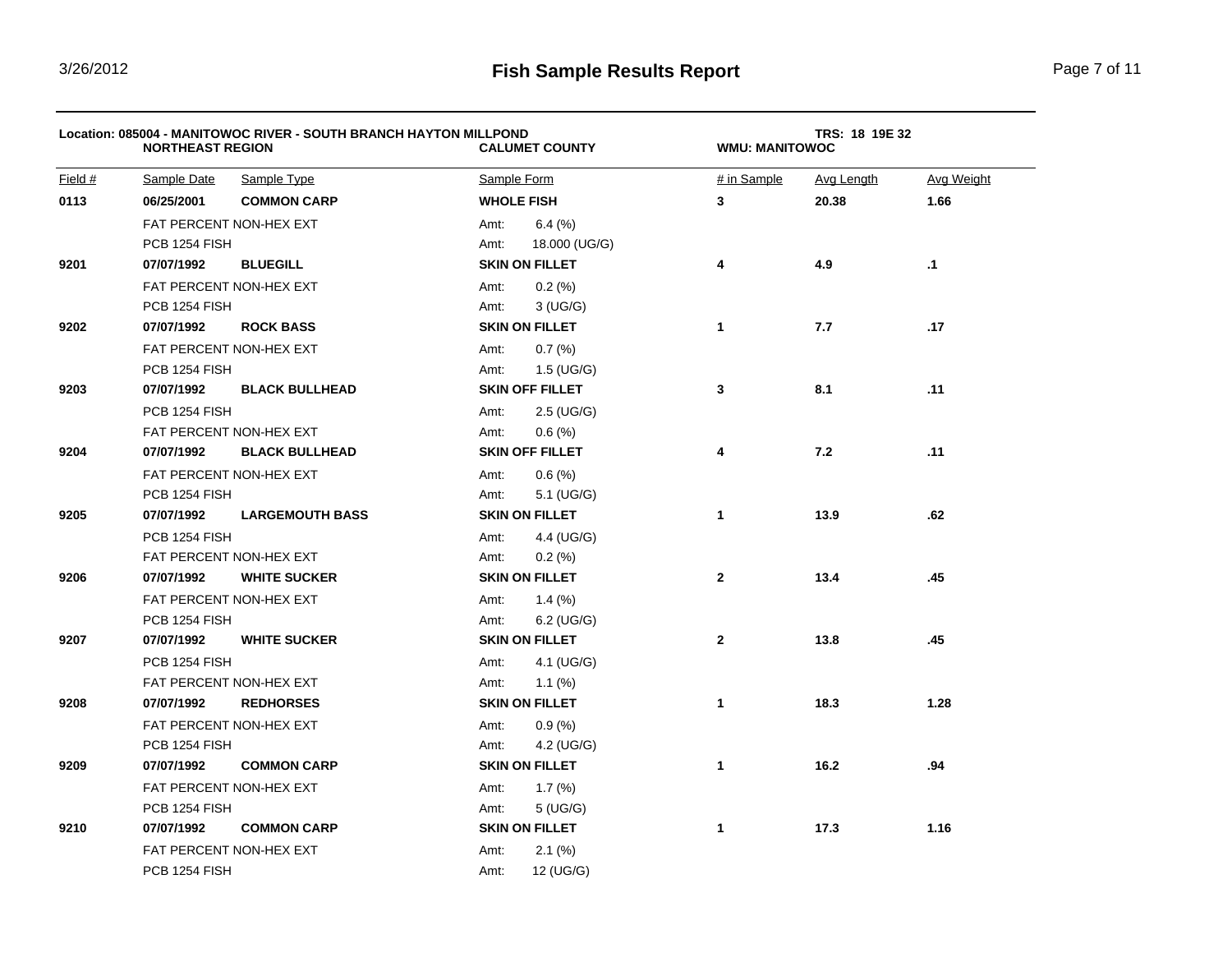|           | <b>NORTHEAST REGION</b> | Location: 085004 - MANITOWOC RIVER - SOUTH BRANCH HAYTON MILLPOND | <b>CALUMET COUNTY</b> |              | TRS: 18 19E 32<br><b>WMU: MANITOWOC</b> |                   |  |  |
|-----------|-------------------------|-------------------------------------------------------------------|-----------------------|--------------|-----------------------------------------|-------------------|--|--|
| Field $#$ | <b>Sample Date</b>      | Sample Type                                                       | Sample Form           | # in Sample  | Avg Length                              | <b>Avg Weight</b> |  |  |
| 9211      | 07/07/1992              | <b>COMMON CARP</b>                                                | <b>SKIN ON FILLET</b> | $\mathbf{1}$ | 21.7                                    | 2.61              |  |  |
|           | PCB 1254 FISH           |                                                                   | Amt:<br>14 (UG/G)     |              |                                         |                   |  |  |
|           |                         | FAT PERCENT NON-HEX EXT                                           | Amt:<br>$3.2\ (%)$    |              |                                         |                   |  |  |
| 9212      | 07/07/1992              | <b>COMMON CARP</b>                                                | <b>SKIN ON FILLET</b> | $\mathbf{1}$ | 16.3                                    | .97               |  |  |
|           | FAT PERCENT NON-HEX EXT |                                                                   | 3.5(%)<br>Amt:        |              |                                         |                   |  |  |
|           | PCB 1254 FISH           |                                                                   | Amt:<br>15 (UG/G)     |              |                                         |                   |  |  |
| 9701      | 09/05/1997              | <b>ROCK BASS</b>                                                  | <b>SKIN ON FILLET</b> | 1            | 6.63                                    | $\cdot$ 1         |  |  |
|           | PCB 1254 FISH           |                                                                   | Amt:<br>$0.86$ (UG/G) |              |                                         |                   |  |  |
|           |                         | FAT PERCENT NON-HEX EXT                                           | Amt:<br>0.6(%)        |              |                                         |                   |  |  |
| 9702      | 09/05/1997              | <b>ROCK BASS</b>                                                  | <b>SKIN ON FILLET</b> | $\mathbf{1}$ | 9.75                                    | .33               |  |  |
|           |                         | FAT PERCENT NON-HEX EXT                                           | 0.6(%)<br>Amt:        |              |                                         |                   |  |  |
|           | PCB 1254 FISH           |                                                                   | Amt:<br>2.4 (UG/G)    |              |                                         |                   |  |  |
| 9703      | 09/05/1997              | <b>BLACK CRAPPIE</b>                                              | <b>SKIN ON FILLET</b> | $\mathbf{1}$ | 9                                       | .22               |  |  |
|           |                         | FAT PERCENT NON-HEX EXT                                           | $1.4\ (%)$<br>Amt:    |              |                                         |                   |  |  |
|           | PCB 1254 FISH           |                                                                   | Amt:<br>1.8 (UG/G)    |              |                                         |                   |  |  |
| 9704      | 09/05/1997              | <b>YELLOW PERCH</b>                                               | <b>SKIN ON FILLET</b> | 1            | 8                                       | .11               |  |  |
|           | FAT PERCENT NON-HEX EXT |                                                                   | $0.4\ (%)$<br>Amt:    |              |                                         |                   |  |  |
|           | PCB 1254 FISH           |                                                                   | Amt:<br>$0.62$ (UG/G) |              |                                         |                   |  |  |
| 9705      | 09/05/1997              | <b>PUMPKINSEED</b>                                                | <b>SKIN ON FILLET</b> | $\mathbf{1}$ | 5                                       | .05               |  |  |
|           |                         | FAT PERCENT NON-HEX EXT                                           | Amt:<br>0.6(%)        |              |                                         |                   |  |  |
|           | PCB 1248/1254           |                                                                   | Amt:<br>2.5 (UG/G)    |              |                                         |                   |  |  |
| 9706      | 09/05/1997              | <b>NORTHERN PIKE</b>                                              | <b>SKIN ON FILLET</b> | 1            | 16                                      | .32               |  |  |
|           |                         | FAT PERCENT NON-HEX EXT                                           | Amt:<br>0.3(%)        |              |                                         |                   |  |  |
|           | PCB 1254 FISH           |                                                                   | Amt:<br>15 (UG/G)     |              |                                         |                   |  |  |
| 9707      | 09/05/1997              | <b>NORTHERN PIKE</b>                                              | <b>SKIN ON FILLET</b> | 1            | 17.8                                    | .48               |  |  |
|           |                         | FAT PERCENT NON-HEX EXT                                           | 0.5(%)<br>Amt:        |              |                                         |                   |  |  |
|           | PCB 1254 FISH           |                                                                   | Amt:<br>4 (UG/G)      |              |                                         |                   |  |  |
| 9708      | 09/05/1997              | <b>NORTHERN PIKE</b>                                              | <b>SKIN ON FILLET</b> | $\mathbf{1}$ | 23                                      | 1.17              |  |  |
|           |                         | FAT PERCENT NON-HEX EXT                                           | 0.9(%)<br>Amt:        |              |                                         |                   |  |  |
|           | <b>PCB 1254 FISH</b>    |                                                                   | 4.3 (UG/G)<br>Amt:    |              |                                         |                   |  |  |
| 9709      | 09/05/1997              | <b>WHITE SUCKER</b>                                               | <b>SKIN ON FILLET</b> | $\mathbf{1}$ | 13.6                                    | .42               |  |  |
|           | FAT PERCENT NON-HEX EXT |                                                                   | 0.9(%<br>Amt:         |              |                                         |                   |  |  |
|           | PCB 1254 FISH           |                                                                   | 9.3 (UG/G)<br>Amt:    |              |                                         |                   |  |  |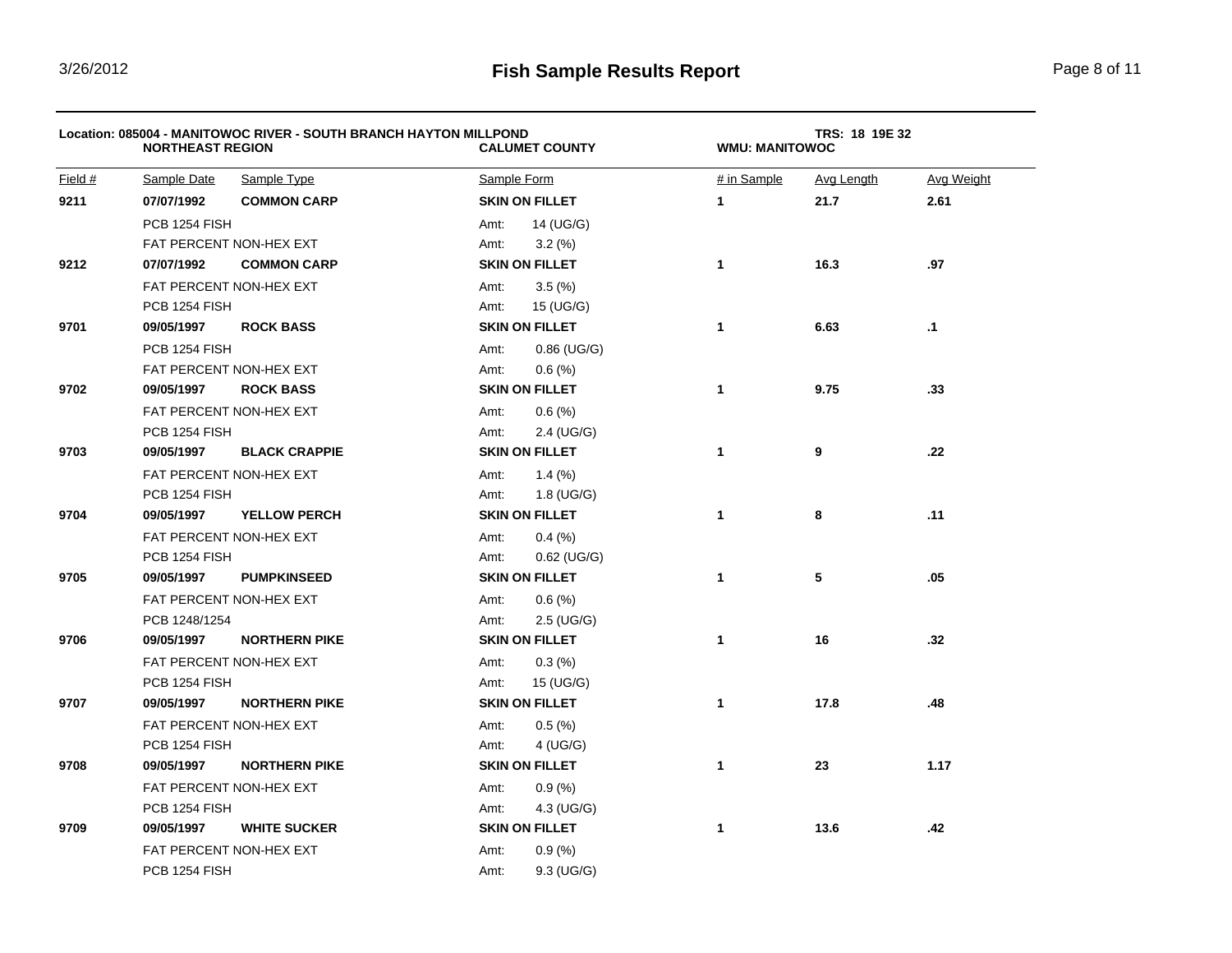|         | Location: 085004 - MANITOWOC RIVER - SOUTH BRANCH HAYTON MILLPOND<br><b>NORTHEAST REGION</b> |                         |      | <b>CALUMET COUNTY</b> |             | TRS: 18 19E 32<br><b>WMU: MANITOWOC</b> |                   |  |  |
|---------|----------------------------------------------------------------------------------------------|-------------------------|------|-----------------------|-------------|-----------------------------------------|-------------------|--|--|
| Field # | Sample Date                                                                                  | Sample Type             |      | Sample Form           | # in Sample | Avg Length                              | <b>Avg Weight</b> |  |  |
| 9710    | 09/05/1997                                                                                   | <b>WHITE SUCKER</b>     |      | <b>SKIN ON FILLET</b> | 1           | 15                                      | .54               |  |  |
|         |                                                                                              | FAT PERCENT NON-HEX EXT |      | 1.3(%)                |             |                                         |                   |  |  |
|         | PCB 1254 FISH                                                                                |                         | Amt: | $3.8$ (UG/G)          |             |                                         |                   |  |  |
| 9711    | 09/05/1997                                                                                   | <b>WHITE SUCKER</b>     |      | <b>SKIN ON FILLET</b> | 1           | 16.5                                    | .72               |  |  |
|         |                                                                                              | FAT PERCENT NON-HEX EXT | Amt: | 1 $(% )$              |             |                                         |                   |  |  |
|         | PCB 1254 FISH                                                                                |                         | Amt: | 8.1 (UG/G)            |             |                                         |                   |  |  |
| 9712    | 09/05/1997                                                                                   | <b>COMMON CARP</b>      |      | <b>SKIN ON FILLET</b> | 1           | 18.1                                    | 1.35              |  |  |
|         |                                                                                              | FAT PERCENT NON-HEX EXT | Amt: | 2.9(%)                |             |                                         |                   |  |  |
|         | <b>PCB 1254 FISH</b>                                                                         |                         | Amt: | 8.6 (UG/G)            |             |                                         |                   |  |  |
| 9713    | 09/05/1997                                                                                   | <b>COMMON CARP</b>      |      | <b>SKIN ON FILLET</b> | 1           | 19.1                                    | 1.52              |  |  |
|         |                                                                                              | FAT PERCENT NON-HEX EXT | Amt: | $3.1\ (%)$            |             |                                         |                   |  |  |
|         | PCB 1254 FISH                                                                                |                         | Amt: | 5.4 (UG/G)            |             |                                         |                   |  |  |
| 9714    | 09/05/1997                                                                                   | <b>COMMON CARP</b>      |      | <b>SKIN ON FILLET</b> | 1           | 20.5                                    | 1.9               |  |  |
|         |                                                                                              | FAT PERCENT NON-HEX EXT | Amt: | 2.7(%)                |             |                                         |                   |  |  |
|         | PCB 1254 FISH                                                                                |                         | Amt: | 11 (UG/G)             |             |                                         |                   |  |  |
| 9715    | 09/05/1997                                                                                   | <b>COMMON CARP</b>      |      | <b>WHOLE FISH</b>     | 3           | 19.2                                    | 1.59              |  |  |
|         |                                                                                              | FAT PERCENT NON-HEX EXT |      | 4.7 $(\%)$            |             |                                         |                   |  |  |
|         | PCB 1254 FISH                                                                                |                         | Amt: | 15 (UG/G)             |             |                                         |                   |  |  |

## Location: 085009 - PINE CREEK UPSTREAM COUNTY HIGHWAY T<br>NORTHEAST REGION **TRACK CALUMET COUNTY TRACK AND MANITOWOC**  $N$ ORTHEAST REGION

| Field #              | Sample Date          | Sample Type             | Sample Form                | # in Sample<br>Avg Weight<br>Avg Length |
|----------------------|----------------------|-------------------------|----------------------------|-----------------------------------------|
| 9101                 | 09/04/1991           | <b>NORTHERN PIKE</b>    | <b>SKIN ON FILLET</b>      | .47<br>17.5                             |
|                      |                      | FAT PERCENT NON-HEX EXT |                            | NORMAL OR DETECT BELOW LOQ              |
| <b>PCB 1254 FISH</b> |                      | 12 (UG/G)<br>Amt:       | NORMAL OR DETECT BELOW LOQ |                                         |
| 9102                 | 09/04/1991           | <b>NORTHERN PIKE</b>    | <b>SKIN ON FILLET</b>      | .58<br>18.3                             |
|                      | <b>PCB 1254 FISH</b> |                         | 22 (UG/G)<br>Amt:          | NORMAL OR DETECT BELOW LOO              |
|                      |                      | FAT PERCENT NON-HEX EXT | 0.7(%)<br>Amt:             | NORMAL OR DETECT BELOW LOO              |
| 9103                 | 09/04/1991           | <b>NORTHERN PIKE</b>    | <b>SKIN ON FILLET</b>      | .72<br>19.9                             |
|                      | PCB 1254 FISH        |                         | 19 (UG/G)<br>Amt:          | NORMAL OR DETECT BELOW LOO              |
|                      |                      | FAT PERCENT NON-HEX EXT | 0.6(%)<br>Amt:             | NORMAL OR DETECT BELOW LOQ              |
| 9104                 | 09/04/1991           | <b>COMMON CARP</b>      | <b>SKIN ON FILLET</b>      | 1.18<br>17.6                            |
|                      | <b>PCB 1254 FISH</b> |                         | 17 (UG/G)<br>Amt:          | NORMAL OR DETECT BELOW LOO              |
|                      |                      | FAT PERCENT NON-HEX EXT | 4.1 $(%$<br>Amt:           | NORMAL OR DETECT BELOW LOQ              |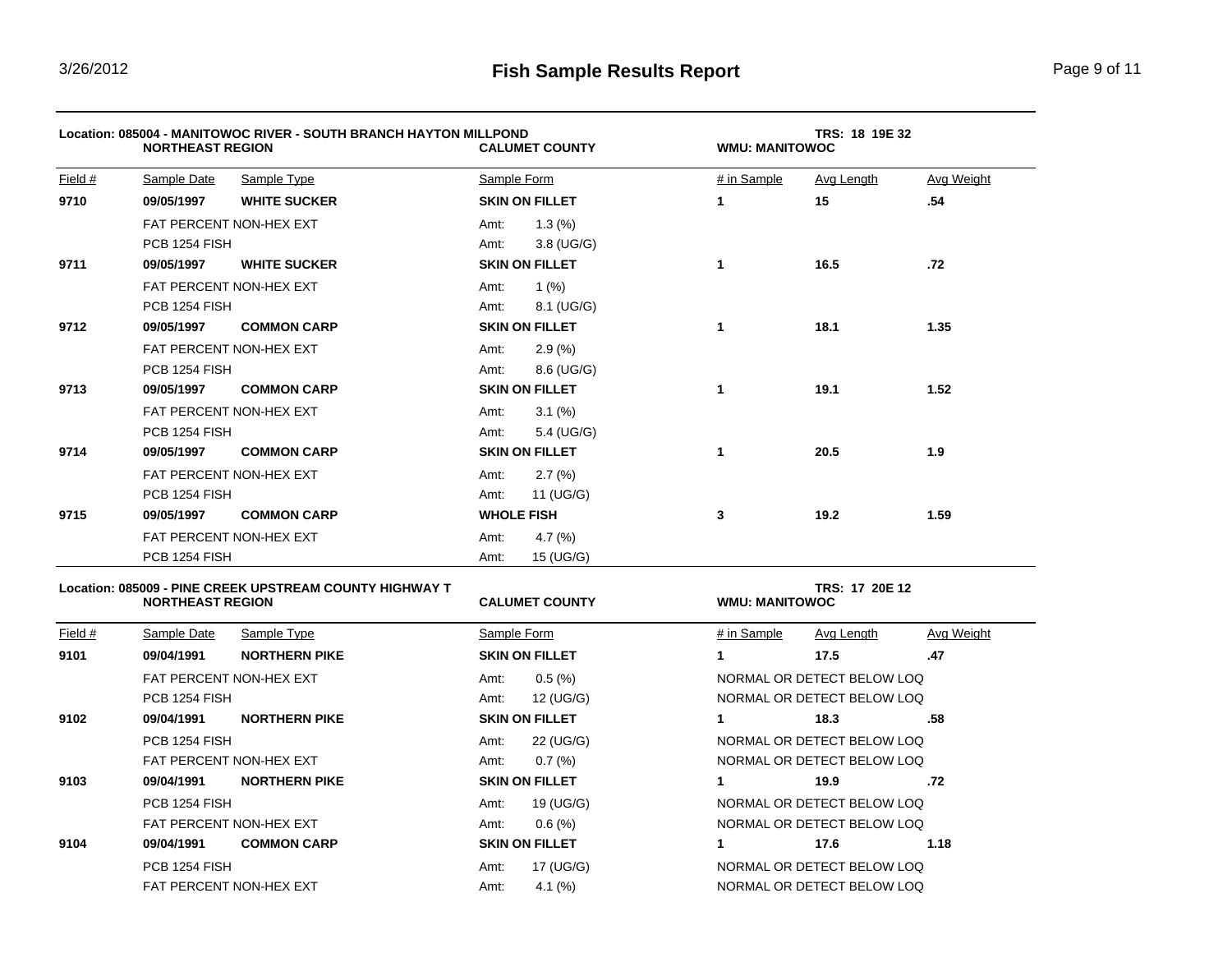|           | Location: 085009 - PINE CREEK UPSTREAM COUNTY HIGHWAY T<br><b>NORTHEAST REGION</b> |                                                    |                | <b>CALUMET COUNTY</b> |                         | TRS: 17 20E 12<br><b>WMU: MANITOWOC</b> |                   |  |
|-----------|------------------------------------------------------------------------------------|----------------------------------------------------|----------------|-----------------------|-------------------------|-----------------------------------------|-------------------|--|
| Field #   | Sample Date                                                                        | Sample Type                                        |                | Sample Form           | # in Sample             | Avg Length                              | Avg Weight        |  |
| 9105      | 09/04/1991                                                                         | <b>COMMON CARP</b>                                 |                | <b>WHOLE FISH</b>     | $\overline{\mathbf{3}}$ | 20.6                                    | 1.85              |  |
|           |                                                                                    | FAT PERCENT NON-HEX EXT                            | Amt:           | $7.2\ (%)$            |                         | NORMAL OR DETECT BELOW LOQ              |                   |  |
|           | PCB 1254 FISH                                                                      |                                                    | Amt:           | 73 (UG/G)             |                         | NORMAL OR DETECT BELOW LOQ              |                   |  |
| 9106      | 09/04/1991                                                                         | <b>COMMON CARP</b>                                 |                | <b>SKIN ON FILLET</b> | $\mathbf{2}$            | 22.1                                    | 2.41              |  |
|           |                                                                                    | FAT PERCENT NON-HEX EXT                            | Amt:           | 4.6(%)                |                         | NORMAL OR DETECT BELOW LOQ              |                   |  |
|           | PCB 1254 FISH                                                                      |                                                    | Amt:           | 77 (UG/G)             |                         | NORMAL OR DETECT BELOW LOQ              |                   |  |
|           | <b>NORTHEAST REGION</b>                                                            | Location: 085014 - PINE CREEK UPSTREAM OF DANES RD |                | <b>CALUMET COUNTY</b> | <b>WMU: MANITOWOC</b>   | TRS: 17 20E 02                          |                   |  |
| Field $#$ | Sample Date                                                                        | Sample Type                                        |                | Sample Form           | # in Sample             | <b>Avg Length</b>                       | <b>Avg Weight</b> |  |
| 0631      | 08/15/2006                                                                         | <b>CREEK CHUB</b>                                  |                | <b>WHOLE FISH</b>     | 1                       | 7.25                                    | .066              |  |
|           |                                                                                    | FAT PERCENT NON-HEX EXT                            | Amt:           | 4.0 $(%$              |                         |                                         |                   |  |
|           | PCB 1254 FISH                                                                      |                                                    | Amt:           | 64.000 (UG/G)         |                         |                                         |                   |  |
| 0632      | 08/15/2006                                                                         | <b>CREEK CHUB</b>                                  |                | <b>WHOLE FISH</b>     | 1                       | 7.5                                     | .08               |  |
|           |                                                                                    | FAT PERCENT NON-HEX EXT                            | Amt:           | 4.3(%)                |                         |                                         |                   |  |
|           |                                                                                    | PCB 1254 FISH                                      |                | 62.000 (UG/G)         |                         |                                         |                   |  |
| 0633      | 08/15/2006                                                                         | <b>CREEK CHUB</b>                                  |                | <b>WHOLE FISH</b>     | 1                       | 8.25                                    | .12               |  |
|           |                                                                                    | FAT PERCENT NON-HEX EXT                            |                | $6.4\ (%)$            |                         |                                         |                   |  |
|           | PCB 1254 FISH                                                                      |                                                    | Amt:           | 42.000 (UG/G)         |                         |                                         |                   |  |
| 0634      | 08/15/2006                                                                         | <b>CREEK CHUB</b>                                  |                | <b>WHOLE FISH</b>     | $\mathbf{1}$            | 8.25                                    | .114              |  |
|           |                                                                                    | FAT PERCENT NON-HEX EXT                            | Amt:           | $5.2\ (%)$            |                         |                                         |                   |  |
|           | PCB 1254 FISH                                                                      |                                                    | Amt:           | 60.000 (UG/G)         |                         |                                         |                   |  |
| 0635      | 08/15/2006                                                                         | <b>CREEK CHUB</b>                                  |                | <b>WHOLE FISH</b>     | $\mathbf{1}$            | 9.75                                    | .158              |  |
|           |                                                                                    | FAT PERCENT NON-HEX EXT                            | Amt:           | 8.7(%)                |                         |                                         |                   |  |
|           | PCB 1254 FISH                                                                      |                                                    | Amt:           | 100.000 (UG/G)        |                         |                                         |                   |  |
| 0636      | 08/15/2006                                                                         | <b>GREEN SUNFISH</b>                               |                | <b>SKIN ON FILLET</b> | 4                       | 3.44                                    | .012              |  |
|           | PCB 1254 FISH                                                                      |                                                    | Amt:           | 16.000 (UG/G)         |                         |                                         |                   |  |
|           |                                                                                    | MERCURY FISH AND TISSUE                            | Amt:           | $0.064$ (UG/G)        |                         |                                         |                   |  |
|           |                                                                                    | FAT PERCENT NON-HEX EXT                            | Amt:           | 1.8(%)                |                         |                                         |                   |  |
| 0637      | 08/15/2006                                                                         | <b>GREEN SUNFISH</b>                               |                | <b>SKIN ON FILLET</b> | $\mathbf{1}$            | 4                                       | .022              |  |
|           | PCB 1254 FISH                                                                      |                                                    | Amt:           | 5.800 (UG/G)          |                         |                                         |                   |  |
|           |                                                                                    | FAT PERCENT NON-HEX EXT                            | 0.8(%)<br>Amt: |                       |                         |                                         |                   |  |
| 0638      | 08/15/2006                                                                         | <b>WHITE SUCKER</b>                                |                | <b>SKIN ON FILLET</b> | 1                       | 8.5                                     | .106              |  |
|           |                                                                                    | FAT PERCENT NON-HEX EXT                            | Amt:           | $2.1\ (%)$            |                         |                                         |                   |  |